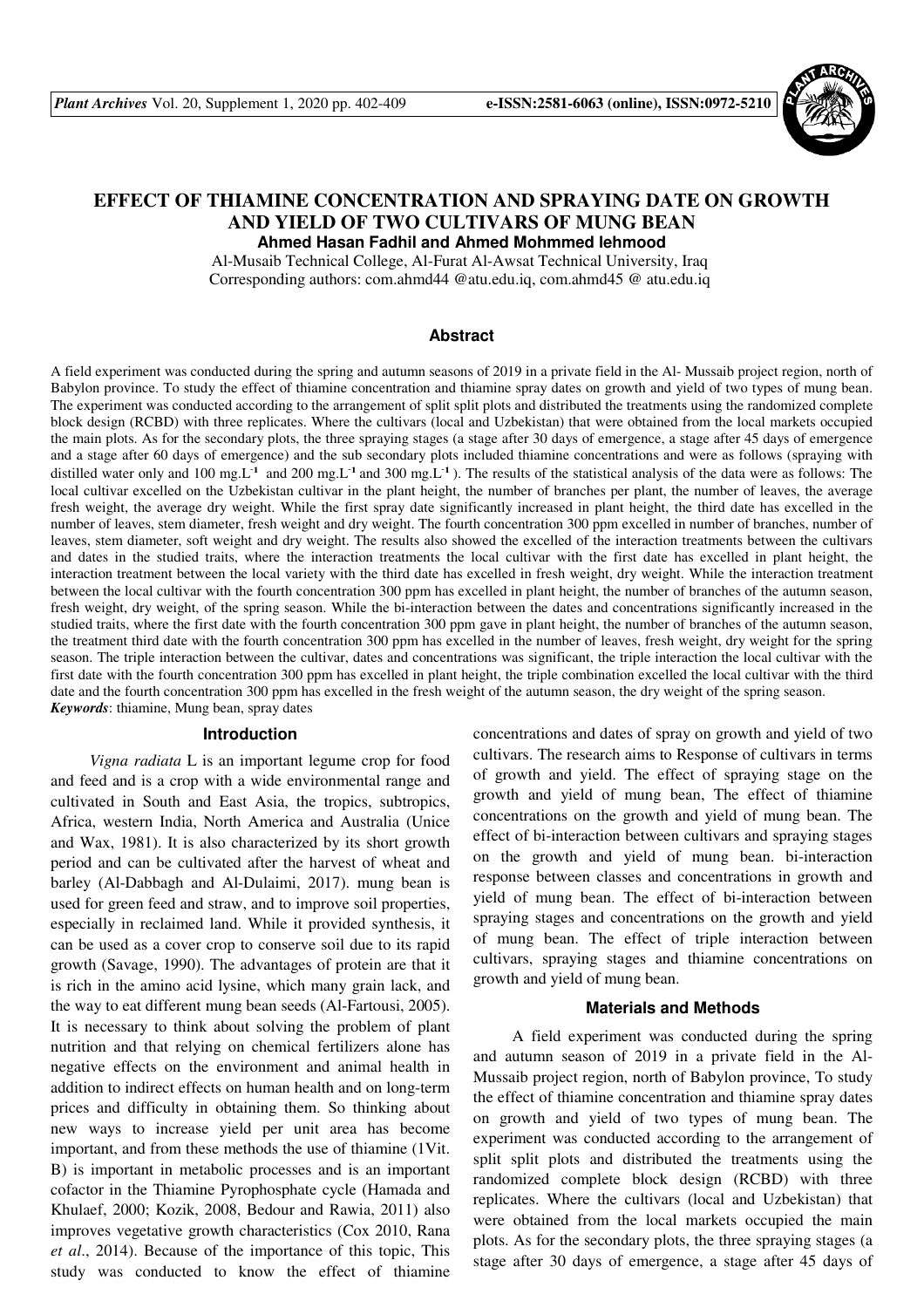emergence and a stage after 60 days of emergence) and the sub secondary plots included thiamine concentrations and were as follows (spraying with distilled water only and 100 mg.L<sup>-1</sup> and 200 mg.L<sup>-1</sup> and 300 mg.L<sup>-1</sup>). The land of the experiment plowed two perpendicular plowings, then it was smoothing, leveling and then divided into experimental units with dimensions of  $2.5 \times 3$  m<sup>2</sup> to be the area of the experimental unit 7.5  $m^2$  follow the cultivation system on lines, the experimental unit contained 4 lines with a length of 2.5 m and the distance between one line and another 60 cm and between pit and another on the line 25 cm. The plots were separated by a distance of 1.5 m wide to prevent spray interaction. The experiment area was fertilized with triple superphosphate fertilizer ( $P_2O_5$  46%) at a level of 75 kg. h<sup>-1</sup> P before cultivation and nitrogen fertilizer was added in the form of urea ( $N$  46%) at the level of 40 kg.  $h^1$  N two weeks after cultivation (Unice, 1993). Each level of the vitamin is sprayed until complete wetness on the leaves of plants early in the morning using a 16-liter big back sprayer with the use of a diffuse substance (dishwashing solution) for the spray solution by 3 cm<sup>3</sup> per 20 liters to reduce the surface tension of the water and to ensure complete wetness of the twoseason to increase the efficiency of the spray solution in Penetration of the outer surface of the leaf. Thiamine was prepared in a concentration of (100, 200 and 300 mg.L<sup>-1</sup>)and prepared by taking (1) g containing (1) g of active substance and dissolved in a liter of distilled water to obtain the stock base solution and store the solution with a dark bottle in a dark place and take (100 ml) of the base solution and complete the volume to (1000 mL) in order to obtain a concentration (100 mg  $/L$ ) and spray it on the vegetative part of the plant. In the same process, the other two concentrations were prepared. The height of the plant was measured by a tape measure (cm) and according to the length of the five plants at the end of the growing season, the average number of branches on the main stem of the harvested plants was calculated for each experimental unit, the number of leaves was calculated, the average of five plants randomly taken from the middle lines of each experimental unit, The stem diameter was calculated at the center of the plant and as an average of five random plants from the middle lines of the experimental unit using the micro Vernier, the fresh weight was calculated by weighing an average of five plants per experimental unit at harvest with a sensitive balance immediately after the harvest. A dry weight was calculated based on the random selection of 5 plants from each experimental unit, well dried and extracting their weight.

# **Results and Discussion**

# **Plant height**

The results in Table (1) for the analysis of variance showed a great difference in the plant height at 0.05 for the genotypes in this trait. The local cultivar of the spring and autumn season excelled and gave the highest average of plant height amounted to  $(73.09 \text{ and } 118.43 \text{ cm})$ , respectively. The Uzbekistani cultivar gave the lowest average of plant height amounted to 68.44 and 112.93 cm², respectively. The reason

is due to the difference in genetic variation between the mung bean species. These results agree with Hussain *et al*. (2011) that there are significant differences between the cultivars of the mung bean crop, as the local cultivar gave the highest average of traits in comparison to other cultivars. It is noted from Table (1) that there were significantly excelled in the spraying dates, where the first date excelled in the rest of the dates by giving it the highest average of the spring and autumn season amounted to (76.12 and 120.17 cm) respectively , while the third date gave the lowest average in this trait amounted to (65.50 and 110.78 cm) respectively. This result agrees with Ali et al (2014) that the best spraying stage nutrients on the mung bean crop is the flowering stage that gave the highest average of plant height and number of branches. As for the concentrations, it was significant for both season, where the fourth concentration 300 ppm excelled on the rest of the concentrations, which gave an average amounted to(77.08 and 121.77 cm) for both seasons respectively, and the first concentration (0 ppm) gave lowest average amounted to (66.02 and 109.12 cm) for the twoseason respectively. The reason for this is due to the role of thiamine by increasing the plant height to the interaction that takes place between the added thiamine and nitrogen that increases the plant height (Bonner and Greene 1939). As for the bi-interaction between the cultivars and dates, it was significant, where the interaction treatment between the local cultivar with the first date gave the highest average of the plant height amounted to (78.32 and 122.96 cm) for the twoseason respectively, while the interaction treatment was the Uzbekistan cultivar with the third stage gave the lowest average amounted to (62.82 and 108.03 cm) for the twoseason respectively. As for the bi-interaction between the local cultivar and the fourth concentration, 300 ppm gave the highest average amounted to (79.30 and 124.60 cm) for the two-season, respectively, while the treatment between the Uzbekistan cultivar with the first concentration zero gave the lowest average amounted to (63.37 and 106.51 cm) for the two two-season respectively. There was also significant interaction between dates and concentrations, as the treatments between the first date with the fourth concentration 300 ppm gave higher average amounted to (82.97 and 126.00 cm) for the two-season respectively, while the treatments between the third date with the first concentrations zero gave the lowest average amounted to (60.67 and 104.57 cm) For the two-season respectively. the results in Table (1)indicate that the triple interaction between the cultivar and spray dates and added concentrations was significant excelled for both spring and autumn season 2019, where the triple interaction of the local cultivar and the first date and fourth concentration 300 ppm gave the highest average amounted to (85.67 and 129.00 cm) for the twoseason respectively, while the triple interaction of the Uzbekistan cultivar, the third date, and the first concentration zero gave the lowest average amounted to(56.57 and 102.07 cm) for the two-season respectively.

#### **Number of branches (branche.plant-1)**

Table (2) shows that there was significantly different in the average of the genotypes in this trait, where the local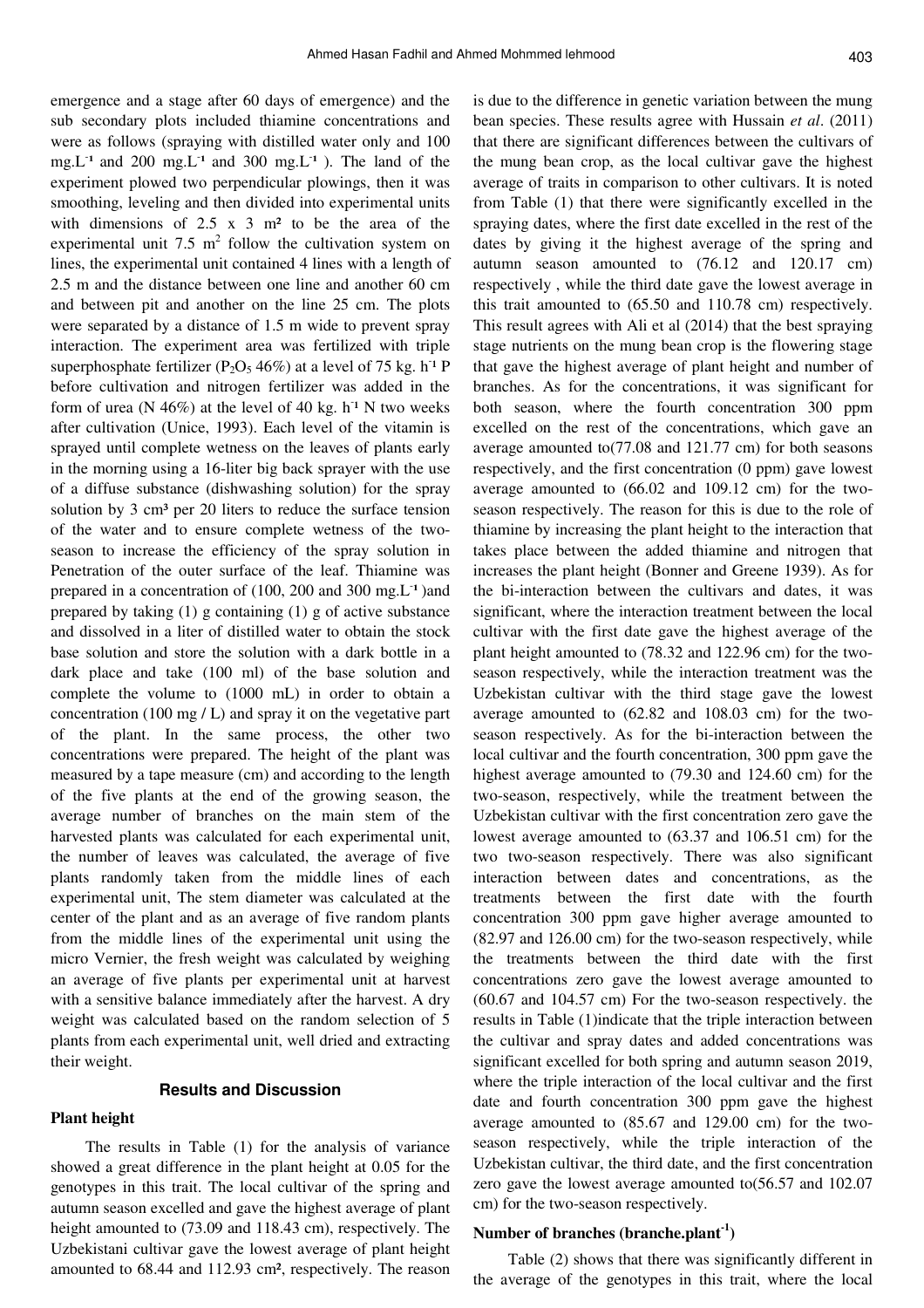cultivar excelled for two spring and autumn season and which gave the highest average number of branches (4.75 and  $6.05$  branche.plant<sup>-1</sup>), respectively, the Uzbekistan cultivar gave the lowest average number of branches that reached  $(3.73 \text{ and } 4.60 \text{ branche.} \text{plant}^{-1})$  respectively. This result agrees with Abdul Ghafour and Al-Jumaili (2016) when using two cultivars of mung bean in plant traits, the result a significant difference between them in some traits, where the local cultivar gave higher average than the Indian cultivar in some of them. Table (2) indicate there were no statistically significant differences in the dates of the spring season, but in the autumn season, there was a significantly different as the first date the rest of the dates by giving it the highest average  $(5.92 \text{ branches.} plant^{-1})$  and a third date was given the lowest average  $(4.62 \text{ branches.} plant^1)$ . As for concentrations, they were of importance for both season, where the fourth concentration 300 ppm excelled on the other concentrations, as it gave an average (5.13), and this does not differ from the third concentration, 200 ppm, which gave the highest average amounted to  $(4.78 \text{ branches.} plant^{-1})$  for the spring season. As for t autumn season, the fourth concentration 300 was significant and gave the highest average was  $(6.84 \text{ branches.} plant^{-1})$ , while the first concentration gave zero, which is the lowest average, amounted to (2.93 and 3.95 cm), respectively. As for the biinteraction between the cultivar and the dates, they were not significant in relation to the spring and autumn season.

As for the bi-interaction between the cultivars and concentrations, they were not significant in relation to the spring season, while the autumn season was excelled to interaction treatments between the local cultivar with the fourth concentration 300 ppm which gave the highest average amounted to  $(7.65$  branche.plant<sup>-1</sup>), while the interaction treatments the Uzbek variety with the first focus zero between gave the lowest average amounted to (106.51  $branche.plant<sup>-1</sup>$ . There was also an interaction between dates and concentrations, which was not significant for a spring season, where the autumn season was significant, where interaction treatment between the first date with the fourth concentration 300 ppm gave average amounted to (7.68 branche.plant<sup>-1</sup>), while treatment the date and the third with the first concentrations zero gave the lowest average amounted to  $(3.38 \text{ branches.}^1)$ . Table  $(2)$  indicates that the triple interaction between the cultivars, spray dates and added concentrations was not significant for both spring and autumn seasons 2019.

# **Number of leaves (leaf.plant-1)**

Table (3) showed that there is a big difference in the modified genotypes in this trait, where a local cultivars of spring and autumn season was distinguished and gave the highest average number of leaves amounted to (47.16 and 63.58 leaf.plant<sup>-1</sup>), respectively, and the Uzbekistan cultivar obtained the lowest average number of leaves amounted to(40.73 and 60.44 leaf.plant<sup>-1</sup>) For two consecutive seasons. The reason for this is that the advantage of the local cultivar in this trait is that it gave the highest average of plant length and the increase in the number of branches. Table (3) showed that there were statistically significant differences in dates, where the third date was distinguished from the rest of the dates by giving them the highest average amounted to (50.12 and  $67.25$  leaf.plant<sup>-1</sup>) the spring and autumn season respectively, while the first date was given the lowest average in this trait (37.62 and 57.08 leaf.plant<sup>-1</sup>) For the two seasons respectively. As for the concentrations, they were of significance for both seasons, where the fourth concentration 300 ppm was significantly excelled on the rest of the concentrations which gave an average amounted to (54.06 and 71.67 leaf.plant<sup>-1</sup>) for both seasons, and the first concentration zero gave the lowest average amounted to  $(32.78$  and  $53.17$  leaf.plant<sup>-1</sup>) for to season respectively. One of the reasons for the fourth concentration advantage of thiamine is to increase cell division that increases nutrient absorption, including nitrogen in the leaves, and to stay on effective leaf area for a longer period because of its resistance to inappropriate environmental conditions (Houry, 2017). As for the bi-interaction between cultivar and dates, that they were not significant for the spring and autumn season.

 As for bi-interaction between the cultivar and concentrations were not significant for the spring and autumn season. There was also an interaction between dates and concentrations that were important for spring and autumn season, which gave the interaction between the third date and a fourth concentration 300 ppm which is the highest average amounted to  $(62.10 \text{ and } 78.33 \text{ leaf.} \text{plant}^{-1})$  for to season respectively, while the interaction between the first date and the first concentration zero gave lowest average amounted to  $(27.60 \text{ and } 50.33 \text{ leaf.} \text{plant}^{-1})$  for two consecutive season. Table (3) indicates that the triple interaction between the cultivar, spray dates and added concentrations was not significant for both spring and autumn seasons 2019.

### **Stem diameter (cm )**

Table (4) showed that there was no significant difference in the average of genotypes in these traits. Table (4) indicates that there was a significant difference in dates in the spring and autumn season of the third date was distinguished and gave the highest average amounted to 6.19 cm and did not differ from the second date that gave (6.04 cm) spring season, As for the autumn season, the third date was excelled and gave the highest average amounted to (6.42 cm). The first dates were given the lowest average amounted to (5.58 and 5.76 cm), respectively. the concentrations were significant for both the two-season, where the fourth concentration 300 ppm was excelled on the all concentrations and gave an average amounted to (6.63 and 6.84 cm) for the two-season respectively, and the first concentration zero gave the lowest average amounted to (5.21 and 5.41 cm) for the two-season, As for the bi-interaction between the cultivar and dates were not significant for the spring and autumn season.

As for the intersection of the two between the cultivars and concentrations, they were not significant in spring and autumn season. There was also the interaction between dates and concentrations that were not significant excelled in spring and autumn season. Table (4) indicates that the triple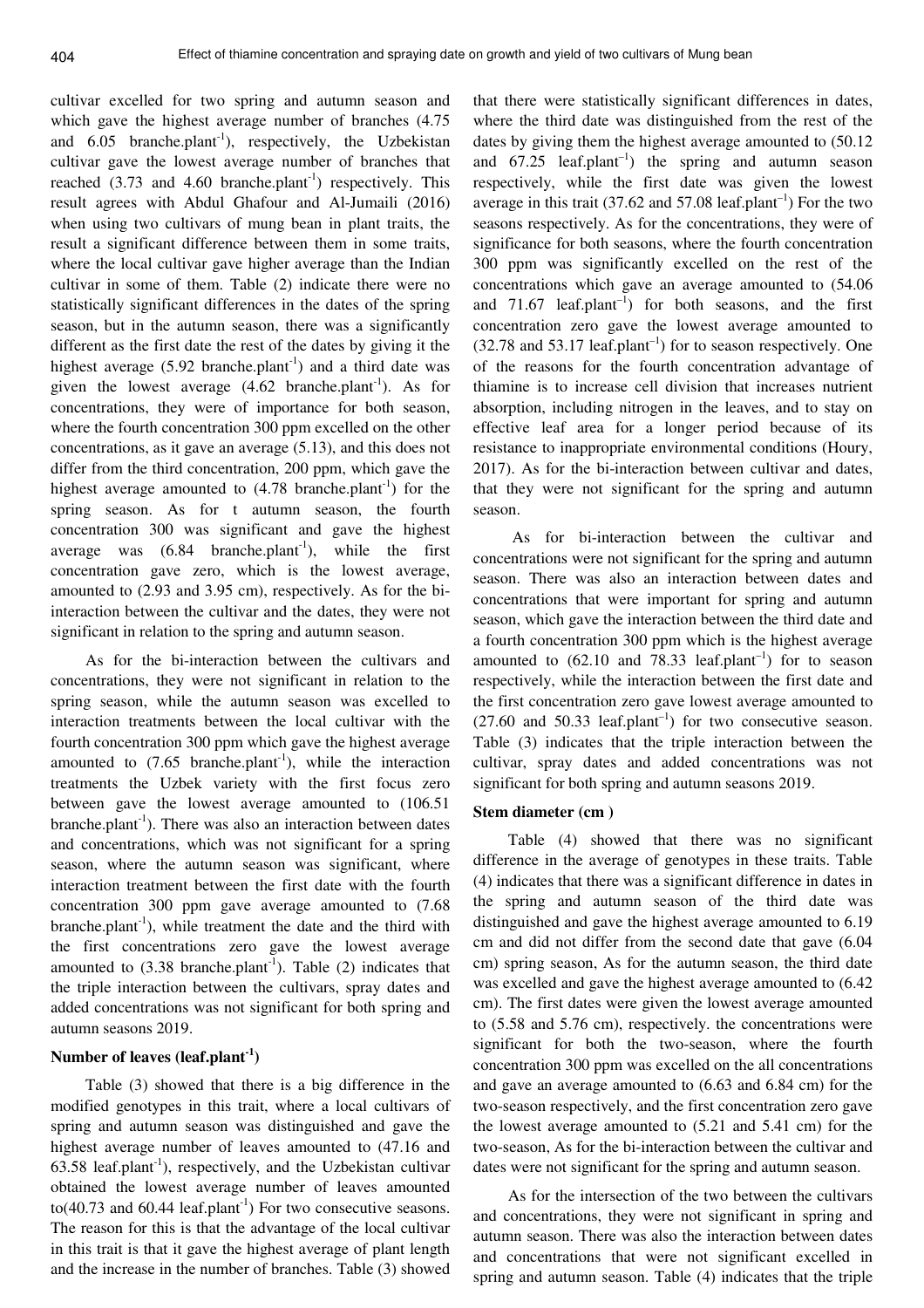interaction between the cultivars, spray dates and added concentrations was not significant for both spring and autumn seasons 2019.

#### **Average fresh weight (g)**

Table (5) that there are significant differences between the treatments in the average weight of the genotypes, spray dates, concentrations, and bi and triple interactions between the three factors studied for the spring and autumn 2019. Table (5) indicates that there was a significant difference in the average of genotypes in this trait, where the local cultivars of spring and autumn season and gave the highest average of fresh weight amounted to (0.423 and 0.719 g), respectively. The Uzbekistani cultivars gave the lowest average fresh weight of (0.307 and 0.606 g) for the twoseason respectively. These results agree with Ahmed *et al*. (2004) that the genetic variation between the mung bean varieties used has a very large role, As the differences between the varieties in the traits are relatively large and the suitability of the cultivars to the factors surrounding it. Table (5) that there were significant differences for the dates, where the third date excelled the rest of the dates by giving it the highest average of  $(0.490$  and  $0.764$  grams. Plant<sup>-1</sup>) for the spring and autumn season respectively, while the first date was given the lowest average in this trait of (0.258 and 0.568 g ), for the two-season respectively.

 As for the concentrations, it was significant for both season, where the fourth concentration 300 ppm excelled on the rest of the concentrations, which gave an average of (0.495 and 0.824 g) for both seasons respectively, and the first concentrations gave zero the lowest average amounted to (0.224 and 0.513 g) For the two-season respectively. As for the bi-interaction between the cultivars and the dates, the local cultivar with the third date was significant excelled which gave the highest average of fresh weight amounted to( $0.590$  and  $0.824$  g) for the two-season respectively, while the interaction treatment Uzbekistan cultivar with the first stage reached ( 0.241 and 0.509 g) for the two-season, respectively.

As for the bi-interaction between the local cultivar with the fourth concentration, 300 ppm gave the highest average amounted to (0.552 and 0.891 g) for the two-season, respectively, while the Uzbekistan cultivar with the first concentration zero gave the value amounted to (0.164 and 0.459 g ). For the two-season respectively. interaction between dates and concentrations also showed significant excelled, and the interaction the third date with a concentration of 300 ppm gave higher average amounted to (0.638 and 0.927 g) for the two-season respectively, while the interaction gave the first date with the first concentration zero gave the lowest average was (0.154 and 0.420 g) for the two-season respectively. Table (5) indicates that the triple interaction between the cultivars, spray dates and added concentrations was not significant for the spring season and was significant for the autumn season, where the triple interaction of the local cultivars and the third date and concentration 300 ppm gave the highest average reached (0.996 g), While the triple interaction of the Uzbekistani cultivars, the first date and the first concentration zero, gave the lowest average (0.356 g).

# **Average dry weight (g)**

Table (6) showed that there were significant differences between the arithmetic averages in the average dry weight of the genotypes, spray dates, concentrations, and bi and triple interactions between the three factors studies for the spring and autumn 2019. Table (6) indicates a significant difference in the average genotypes in this trait, where the local cultivar of spring and autumn season excelled and gave the highest average dry weight amounted to (0.231 and 0.436 g) respectively and the Uzbekistan cultivar gave the lowest average dry weight amounted to (0.179 and 0.386 g) for both seasons, respectively. Table (6) showed that there were significant differences for the dates, where the third date excelled on the rest of the dates by giving it the highest average of amounted to  $(0.251$  and  $0.457$  g) for the spring and autumn season respectively, while the first date was given the lowest average in this trait amounted to(0.176 and 0.379 g) for both season respectively. As for the concentrations, it was significant for both season, where the fourth concentration 300 ppm excelled on the other concentrations, where it gave an average of (0.353 and 0.550 g) for both seasons respectively and the first concentration zero gave the lowest average amounted to (0.048 and 0.270 g) for both seasons respectively. As for the bi interaction between the cultivars and the dates, it was significant, as the interaction treatments between the local cultivar with the third date was excelled which gave the highest average dry weight amounted to (0.296 and 0.512 g) for the two-season respectively, while the combination of the Uzbekistan cultivar with the first stage amounted to (0.163 and 0.368 g) for both seasons, respectively. As for the bi- interaction between the local cultivar with the fourth concentration300 ppm gave the highest average amounted to (0.388 and 0.584 g) for the both season respectively, while the interaction treatments between the Uzbekistan cultivar with the first concentration zero gave the highest average amounted to  $(0.025$  and  $0.252$  g), It also showed significant interaction between dates and concentrations, where the treatment the third date with the fourth concentration 300 ppm gave the higher average amounted to (0.406 and 0.623 g) for the both season respectively, where the interaction treatment between the first dates and the first concentration zero gave the lowest average amounted to (0.020 and 0.258 g) for the both season respectively. Table (6)indicates that the triple interaction between the varieties, spray dates and added concentrations was significant for both spring and autumn season 2019, where the triple interaction of the local cultivar, the third date and the fourth concentration 300 ppm gave the highest average amounted to (0.476 and 0.681 g) for the both season, while the triple interaction of the Uzbekistani cultivar, the first date and the first concentration zero gave the lowest average amounted to (0.012g) for the spring season and gave the interaction the Uzbekistani cultivar, the third date and the first concentrations zero, gave the lowest average amounted to (0.246 g ).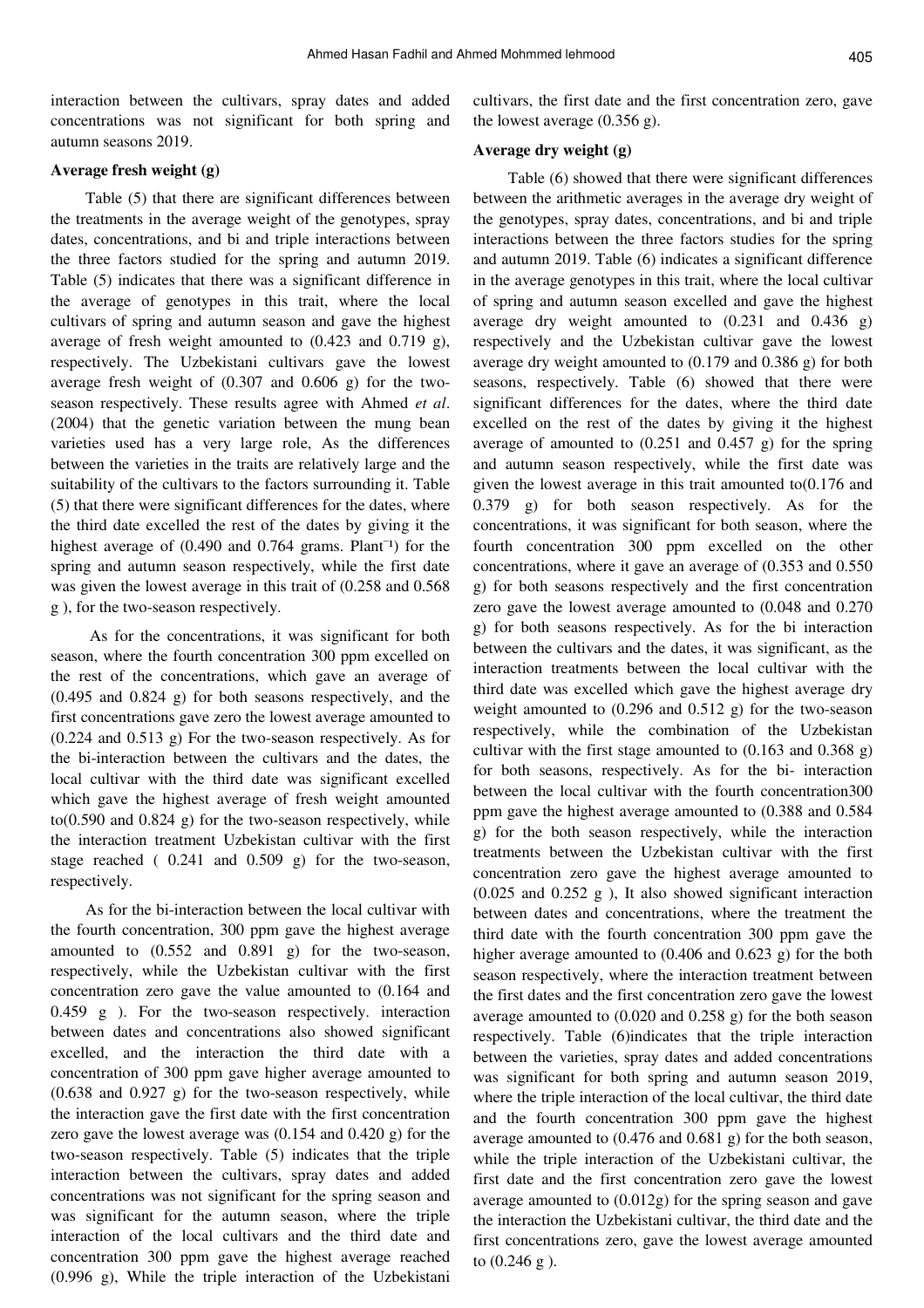| $\mu$ pair (cm) for the spring and addition season 2013<br>cultivars |                   | The Autumn season 2019        |            |                             |                                 | The spring season 2019 |  |                               |                   |                               |                   |                             |  |  |  |
|----------------------------------------------------------------------|-------------------|-------------------------------|------------|-----------------------------|---------------------------------|------------------------|--|-------------------------------|-------------------|-------------------------------|-------------------|-----------------------------|--|--|--|
| <i>*spraying</i><br>dates                                            |                   | <b>Thiamine concentration</b> |            |                             | cultivars<br>*spraying<br>dates |                        |  |                               |                   | <b>Thiamine concentration</b> | spraying<br>dates | cultivars                   |  |  |  |
|                                                                      | <b>300</b><br>ppm | <b>200</b><br>ppm             | 100<br>ppm | control                     |                                 | <b>300</b>             |  | <b>200</b><br>ppm   ppm   ppm | <b>100</b>        | control                       |                   |                             |  |  |  |
| 122.96                                                               |                   |                               |            | 129.00 124.93 121.33 116.57 | 78.32                           |                        |  |                               | 85.67 79.17 75.70 | $\overline{72.73}$            | first             |                             |  |  |  |
| 118.80                                                               |                   |                               |            | 125.27 121.77 116.60 111.57 | 72.77                           |                        |  |                               | 78.23 73.43 70.90 | 68.50                         | second            | Local                       |  |  |  |
| 113.53                                                               |                   |                               |            | 119.53 115.97 111.57 107.07 | 68.18                           |                        |  |                               | 74.00 68.87 65.10 | 64.77                         | third             |                             |  |  |  |
| 117.38                                                               |                   |                               |            | 123.00 19.27 15.67 111.57   | 73.92                           |                        |  |                               | 80.27 75.27 71.53 | 68.63                         | first             |                             |  |  |  |
| 113.38                                                               |                   |                               |            | 119.93 16.43 111.27 105.90  | 68.57                           |                        |  |                               | 73.90 69.23 66.27 | 64.90                         | second            | <b>Uzbekistan</b>           |  |  |  |
| 108.03                                                               |                   |                               |            | 113.87 110.30 105.90 102.07 | 62.82                           |                        |  |                               | 70.40 64.37 59.97 | 56.57                         | third             |                             |  |  |  |
| 0.495                                                                |                   | 1.618                         |            | 1.030                       |                                 |                        |  | 1.893                         |                   |                               | $%5$ l.s.d        |                             |  |  |  |
| cultivars                                                            |                   |                               |            |                             | cultivars                       |                        |  |                               |                   |                               |                   |                             |  |  |  |
| 118.43                                                               |                   |                               |            | 124.60 120.89 116.50 111.73 | 73.09                           |                        |  |                               | 79.30 73.82 70.57 | 68.67                         | Local             | Cultivars*                  |  |  |  |
| 112.93                                                               |                   |                               |            | 118.93 115.33 110.94 106.51 | 68.44                           |                        |  |                               | 74.86 69.62 65.92 | 63.37                         | <b>Uzbekistan</b> | concentration               |  |  |  |
| 0.621                                                                |                   |                               | 0.951      |                             | 0.943                           |                        |  |                               | 1.066             |                               |                   | $%5$ l.s.d                  |  |  |  |
| spraying<br>dates                                                    |                   |                               |            |                             | spraying<br>dates               |                        |  |                               |                   |                               |                   |                             |  |  |  |
| 120.17                                                               |                   |                               |            | 126.00 122.10 118.50 114.07 | 76.12                           |                        |  |                               | 82.97 77.22 73.62 | 70.68                         | first             | spraying dates*             |  |  |  |
| 116.09                                                               |                   |                               |            | 122.60 119.10 113.93 108.73 | 70.67                           |                        |  |                               | 76.07 71.33 68.58 | 66.70                         | second            | concentration               |  |  |  |
| 110.78                                                               |                   |                               |            | 116.70 113.13 108.73 104.57 | 65.50                           |                        |  |                               | 72.20 66.62 62.53 | 60.67                         | third             |                             |  |  |  |
| 0.295                                                                |                   |                               | 1.136      |                             | 0.812                           |                        |  |                               | 1.368             |                               |                   | $%5$ l.s.d                  |  |  |  |
|                                                                      |                   |                               |            | 121.77 18.11 13.72 109.12   |                                 |                        |  |                               | 77.08 71.72 68.24 | 66.02                         |                   | Average of<br>concentration |  |  |  |
| 0.739                                                                |                   |                               |            |                             |                                 |                        |  | 0.783                         |                   |                               |                   | $%5$ l.s.d                  |  |  |  |

Table 1 : Response of cultivars, spraying dates, thiamine concentration and interaction between them in the average height of the plant (cm) for the spring and autumn season 2019

**Table 2 :** Response of cultivars, spraying dates, thiamine concentration and interaction between them in the Number of branches(branches.plant<sup>-1</sup>) in for the spring and autumn seasons  $2019$ 

| cultivars                 | The Autumn season<br>2019        |                    |                  |         |                               | The spring season 2019 |             |                           |                               |                   |                                 |  |  |  |  |
|---------------------------|----------------------------------|--------------------|------------------|---------|-------------------------------|------------------------|-------------|---------------------------|-------------------------------|-------------------|---------------------------------|--|--|--|--|
| <i>*spraying</i><br>dates | <b>Thiamine</b><br>concentration |                    |                  |         | cultivars<br><i>*spraying</i> |                        |             |                           | <b>Thiamine concentration</b> | spraying<br>dates | cultivars                       |  |  |  |  |
|                           | 300                              | 200<br>ppm ppm ppm | 100              | control | dates                         | 300                    | <b>200</b>  | <b>100</b><br>ppm ppm ppm | control                       |                   |                                 |  |  |  |  |
| 6.53                      |                                  | 8.33 7.23          | 5.70             | 4.86    | 4.66                          | 4.80                   |             | $5.60 \,   \, 4.66$       | 3.60                          | first             |                                 |  |  |  |  |
| 6.25                      |                                  | 7.70 6.76          | 5.70             | 4.86    | 4.53                          | 5.66                   | 5.20        | 4.46                      | 2.80                          | second            | Local                           |  |  |  |  |
| 5.35                      |                                  | 6.93 5.83          | 5.06             | 3.60    | 5.05                          | 6.26                   | 5.46        | 4.66                      | 3.80                          | third             |                                 |  |  |  |  |
| 5.31                      |                                  |                    | 7.03 5.70 4.70   | 3.83    | 3.23                          |                        | $4.13$ 3.33 | 3.20                      | 2.26                          | first             |                                 |  |  |  |  |
| 4.58                      |                                  |                    | $6.00$ 4.86 4.10 | 3.36    | 3.68                          | 4.66                   | 4.20        | 3.53                      | 2.33                          | second            | <b>Uzbekistan</b>               |  |  |  |  |
| 3.90                      |                                  |                    | 5.06 4.00 3.36   | 3.16    | 4.28                          |                        |             | $5.26$ 4.93 4.13          | 2.80                          | third             |                                 |  |  |  |  |
| N.S                       | N.S                              |                    |                  |         | N.S                           |                        |             |                           | N.S                           |                   | $%5$ l.s.d                      |  |  |  |  |
| cultivars                 |                                  |                    |                  |         | cultivars                     |                        |             |                           |                               |                   |                                 |  |  |  |  |
| 6.05                      |                                  | 7.65 6.61          | 5.48             | 4.44    | 4.75                          | 5.57                   | 5.42        | 4.60                      | 3.40                          | Local             | <b>Cultivars*</b> concentration |  |  |  |  |
| 4.60                      |                                  |                    | $6.03$ 4.85 4.05 | 3.456   | 3.73                          |                        |             | $4.68$ 4.15 3.62          | 2.46                          | <b>Uzbekistan</b> |                                 |  |  |  |  |
| 0.624                     |                                  |                    | 0.789            |         | N.S                           |                        |             |                           | 1.066                         |                   | $%5$ l.s.d                      |  |  |  |  |
| spraying dates            |                                  |                    |                  |         | spraying dates                |                        |             |                           |                               |                   |                                 |  |  |  |  |
| 5.92                      |                                  | 7.68 6.46          | 5.20             | 4.35    | 3.95                          |                        |             | 4.46 4.46 3.93            | 2.93                          | first             | spraying dates*                 |  |  |  |  |
| 5.42                      |                                  | 6.85 5.81          | 4.90             | 4.11    | 4.10                          | 5.16                   |             | 4.70 4.00                 | 2.56                          | second            | concentration                   |  |  |  |  |
| 4.62                      | 6.00   4.91                      |                    | 4.21             | 3.38    | 4.66                          |                        | 5.76 5.20   | 4.40                      | 3.30                          | third             |                                 |  |  |  |  |
| 0.338                     | 0.652                            |                    |                  |         | N.S                           |                        |             | N.S                       |                               |                   | $%5$ l.s.d                      |  |  |  |  |
|                           |                                  |                    | 6.84 5.73 4.77   | 3.95    |                               | 5.13                   |             | $4.78$ 4.11               | 2.93                          |                   | Average of concentration        |  |  |  |  |
|                           |                                  | 0.390              |                  |         |                               |                        | 0.492       |                           |                               |                   | $%5$ l.s.d                      |  |  |  |  |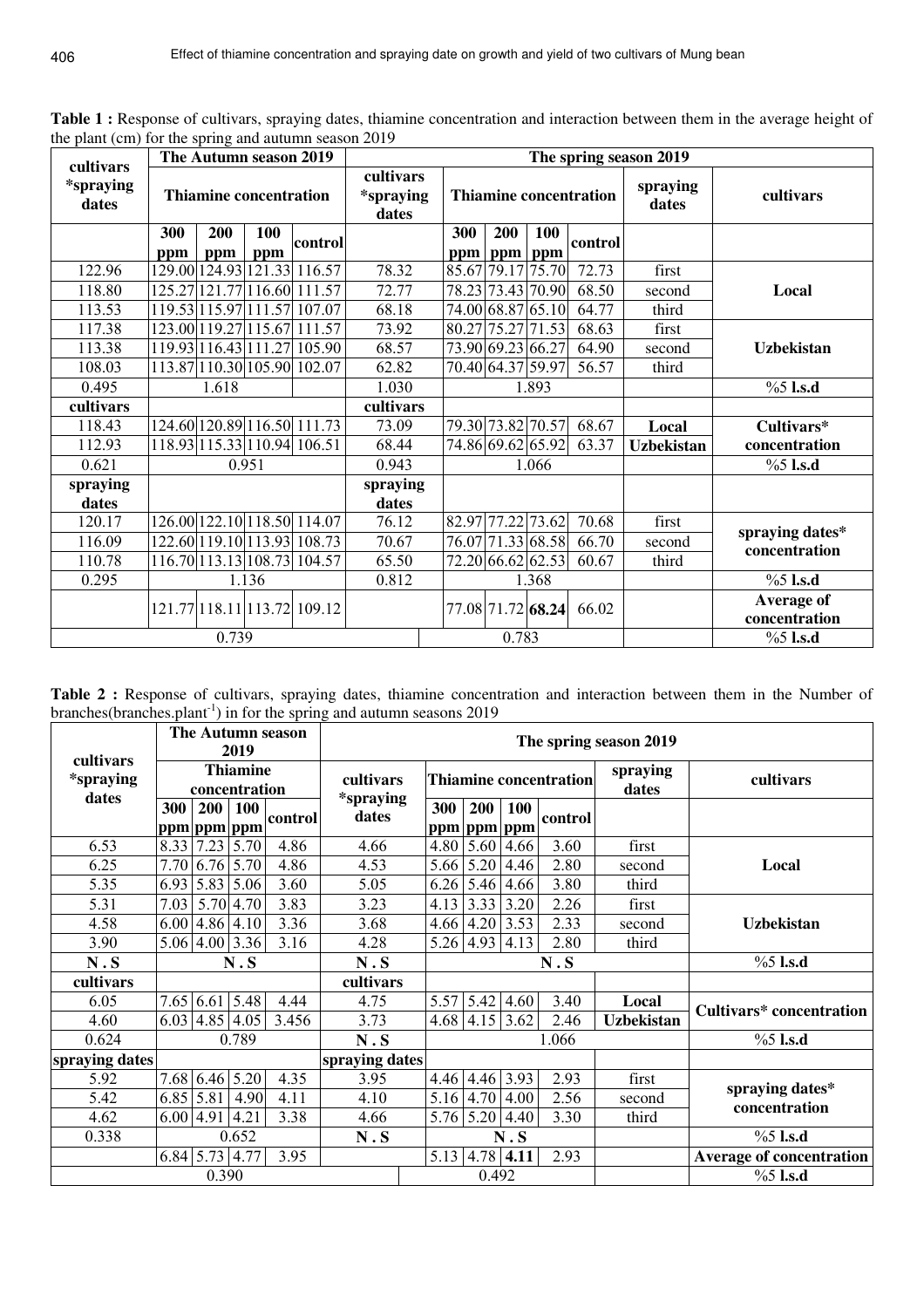| cultivars                 | The Autumn season<br>2019     |                       |                               |            |                   |            |                               |                   |                             |
|---------------------------|-------------------------------|-----------------------|-------------------------------|------------|-------------------|------------|-------------------------------|-------------------|-----------------------------|
| <i>*spraying</i><br>dates | <b>Thiamine concentration</b> |                       | cultivars<br><i>*spraying</i> |            |                   |            | <b>Thiamine concentration</b> | spraying<br>dates | cultivars                   |
|                           | 300<br>200<br>ppm ppm ppm     | <b>100</b><br>control | dates                         | 300<br>ppm | 200<br>ppm        | 100<br>ppm | control                       |                   |                             |
| 58.67                     | 66.33 60.67 55.67             | 52.00                 | 40.47                         |            | 50.00 45.67 35.93 |            | 30.27                         | first             |                             |
| 63.42                     | 73.33 65.67 59.67             | 55.00                 | 47.40                         |            | 57.40 50.27 46.87 |            | 35.07                         | second            | Local                       |
| 68.67                     | 79.33 73.33 64.33             | 57.67                 | 53.62                         |            | 66.67 56.13 52.07 |            | 39.60                         | third             |                             |
| 55.50                     | 63.33 57.33 52.33             | 48.67                 | 34.77                         |            | 45.33 39.27 29.53 |            | 24.93                         | first             |                             |
| 60.00                     | 70.33 62.33 56.00             | 51.33                 | 40.82                         |            | 47.40 43.20 41.80 |            | 30.87                         | second            | <b>Uzbekistan</b>           |
| 65.83                     | 77.33 70.33 61.33             | 54.33                 | 46.62                         |            | 57.53 48.47 44.53 |            | 35.93                         | third             |                             |
| N.S                       | N.S                           |                       | N.S                           |            |                   | N.S        | $%5$ l.s.d                    |                   |                             |
| cultivars                 |                               |                       | cultivars                     |            |                   |            |                               |                   |                             |
| 63.58                     | 73.00 66.56 59.89             | 54.89                 | 47.16                         |            | 57.02 50.69 44.96 |            | 34.98                         | Local             | Cultivars*                  |
| 60.44                     | 70.33 63.44 56.56 51.44       |                       | 40.73                         |            | 50.09 43.64 38.62 |            | 30.58                         | <b>Uzbekistan</b> | concentration               |
| 0.316                     | N.S                           |                       | 2.826                         |            |                   | N.S        | $%5$ l.s.d                    |                   |                             |
| spraying                  |                               |                       | spraying                      |            |                   |            |                               |                   |                             |
| dates                     |                               |                       | dates                         |            |                   |            |                               |                   |                             |
| 57.08                     | 64.83 59.17 54.00             | 50.33                 | 37.62                         |            | 47.67 42.47 32.73 |            | 27.60                         | first             | spraying dates*             |
| 61.71                     | 71.83 64.00 57.83             | 53.17                 | 44.11                         |            | 52.40 46.73 44.33 |            | 32.97                         | second            | concentration               |
| 67.25                     | 78.33 71.83 62.83             | 56.00                 | 50.12                         |            | 62.10 52.30 48.30 |            | 37.77                         | third             |                             |
| 1.183                     | 2.134                         |                       | 3.746                         |            |                   |            | 4.856                         |                   | $%5$ l.s.d                  |
|                           | 71.67 65.00 58.22             | 53.17                 |                               |            | 54.06 47.17 41.79 |            | 32.78                         |                   | Average of<br>concentration |
|                           | 1.251                         |                       |                               |            |                   | 2.337      |                               |                   | $%5$ l.s.d                  |

Table 3 : Response of cultivars, spraying dates, thiamine concentration and interaction between them in the Number of leaves  $(leaf.plant^{-1})$  in for the spring and autumn seasons 2019

Table 4 : Response of cultivars, spraying dates, thiamine concentration and interaction between them in the Stem diameter (cm ) in for the spring and autumn seasons 2019.

| cultivars                 | The Autumn season<br>2019        |       |                            |         | The spring season 2019        |                    |                     |                            |                               |                   |                                  |  |  |  |  |
|---------------------------|----------------------------------|-------|----------------------------|---------|-------------------------------|--------------------|---------------------|----------------------------|-------------------------------|-------------------|----------------------------------|--|--|--|--|
| <i>*spraying</i><br>dates | <b>Thiamine</b><br>concentration |       |                            |         | cultivars<br><i>*spraying</i> |                    |                     |                            | <b>Thiamine concentration</b> | spraying<br>dates | cultivars                        |  |  |  |  |
|                           | 300                              | 200   | 100<br>ppm ppm ppm         | control | dates                         | 300<br>ppm ppm ppm | 200                 | <b>100</b>                 | control                       |                   |                                  |  |  |  |  |
| 5.66                      |                                  |       | $6.33$ 5.53 5.73           | 5.06    | 5.66                          |                    | 6.33 5.53 5.73      |                            | 5.06                          | first             |                                  |  |  |  |  |
| 6.08                      |                                  |       | $6.80 \, 6.26 \, 6.00$     | 5.26    | 6.08                          |                    | $6.80$ 6.26 6.00    |                            | 5.26                          | second            | Local                            |  |  |  |  |
| 6.21                      |                                  |       | 6.60 6.33 6.26             | 5.66    | 6.21                          |                    |                     | $6.60$ 6.33 6.26           | 5.66                          | third             |                                  |  |  |  |  |
| 5.50                      |                                  |       | 6.33 5.40 5.53             | 4.73    | 5.50                          |                    |                     | 6.33 5.40 5.53             | 4.73                          | first             |                                  |  |  |  |  |
| 6.00                      |                                  |       | $6.73$ 6.40 5.80           | 5.06    | 6.00                          | 6.73               |                     | $6.40 \mid 5.80$           | 5.06                          | second            | <b>Uzbekistan</b>                |  |  |  |  |
| 6.16                      |                                  |       | 7.00 6.13 6.06             | 5.45    | 6.16                          |                    |                     | $7.00 \mid 6.13 \mid 6.06$ | 5.45                          | third             |                                  |  |  |  |  |
| N.S                       | N.S                              |       |                            |         | N.S                           |                    |                     |                            | N.S                           |                   | $%5$ l.s.d                       |  |  |  |  |
| cultivars                 |                                  |       |                            |         | cultivars                     |                    |                     |                            |                               |                   |                                  |  |  |  |  |
| 6.19                      |                                  |       | $6.81$ 6.23 6.20           | 5.52    | 5.98                          | 6.57               | $6.04 \,   \, 6.00$ |                            | 5.33                          | Local             | <b>Cultivars*</b> concentration  |  |  |  |  |
| 6.08                      |                                  |       | 6.87 6.16 5.98             | 5.30    | 5.88                          |                    | 6.68 5.97           | 5.80                       | 5.08                          | <b>Uzbekistan</b> |                                  |  |  |  |  |
| N.S                       |                                  |       | N.S                        |         | N.S                           |                    |                     |                            | N.S                           |                   | $%5$ l.s.d                       |  |  |  |  |
| spraying dates            |                                  |       |                            |         | spraying dates                |                    |                     |                            |                               |                   |                                  |  |  |  |  |
| 5.76                      |                                  |       | $6.51$ 5.63 5.81           | 5.08    | 5.58                          |                    |                     | 6.33 5.46 5.63             | 4.90                          | first             |                                  |  |  |  |  |
| 6.22                      |                                  |       | $6.93 \mid 6.51 \mid 6.10$ | 5.36    | 6.04                          |                    |                     | $6.76$ 6.33 5.90           | 5.16                          | second            | spraying dates*<br>concentration |  |  |  |  |
| 6.42                      |                                  |       | 7.08 6.45 6.36             | 5.78    | 6.19                          |                    |                     | $6.80$ 6.23 6.16           | 5.56                          | third             |                                  |  |  |  |  |
| 0.196                     | N.S                              |       |                            |         | 0.211                         |                    |                     | N.S                        |                               |                   | $%5$ l.s.d                       |  |  |  |  |
|                           |                                  |       | $6.84 \mid 6.20 \mid 6.09$ | 5.41    |                               |                    |                     | 6.63   6.01   5.90         | 5.21                          |                   | <b>Average of concentration</b>  |  |  |  |  |
|                           |                                  | 0.220 |                            |         |                               |                    | 0.216               |                            |                               |                   | $%5$ l.s.d                       |  |  |  |  |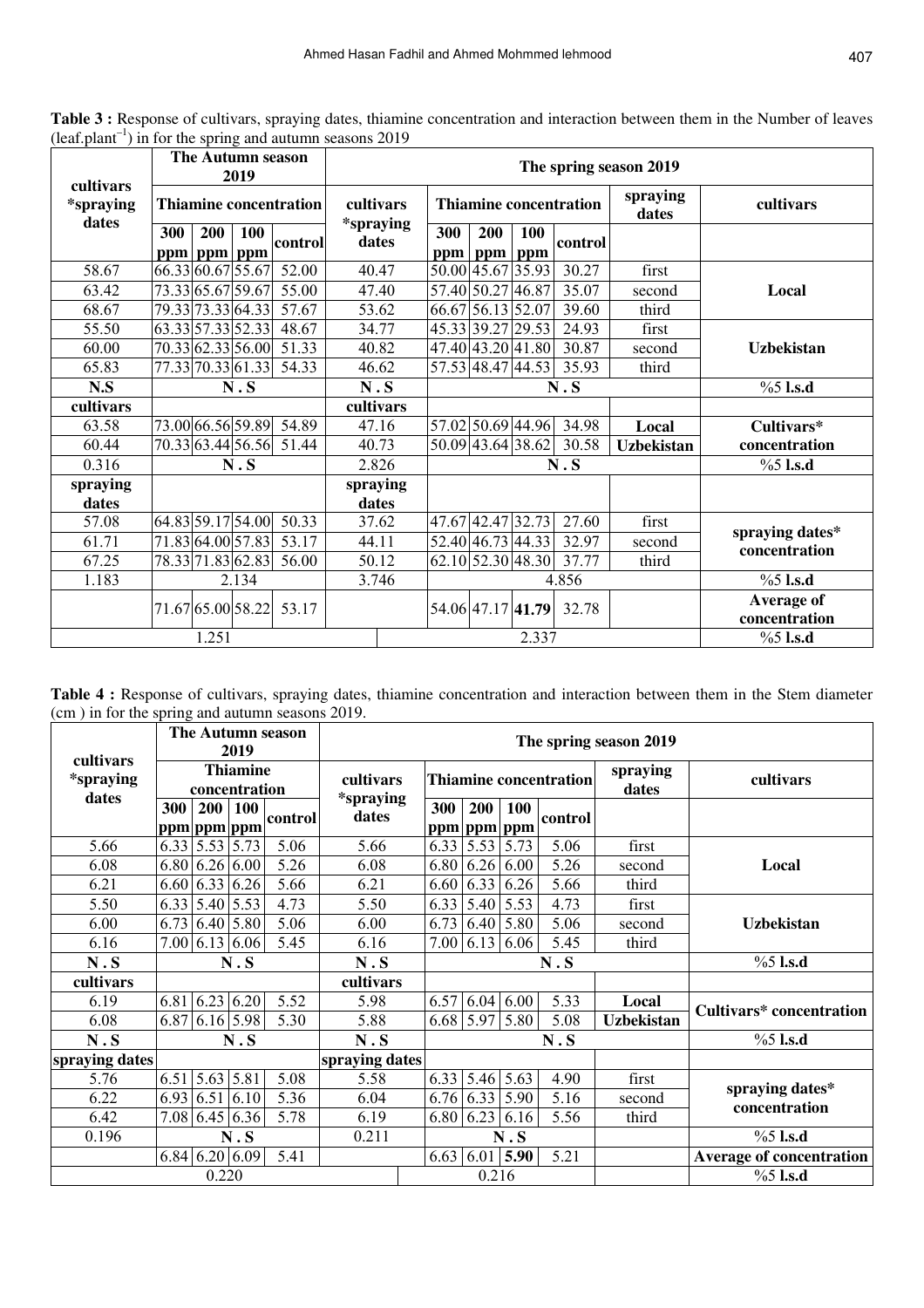|                                        | <b>The Autumn season</b><br>2019 |                |                                    |                               |       | The spring season 2019    |                   |            |                                    |                               |                   |                                  |  |  |  |
|----------------------------------------|----------------------------------|----------------|------------------------------------|-------------------------------|-------|---------------------------|-------------------|------------|------------------------------------|-------------------------------|-------------------|----------------------------------|--|--|--|
| cultivars<br><i>*spraying</i><br>dates |                                  |                |                                    | <b>Thiamine concentration</b> |       | cultivars                 |                   |            |                                    | <b>Thiamine concentration</b> | spraying<br>dates | cultivars                        |  |  |  |
|                                        | 300                              | 200<br>ppm ppm | 100<br>ppm                         | control                       |       | <i>*spraying</i><br>dates | 300<br>ppm        | 200        | <b>100</b><br>ppm ppm              | control                       |                   |                                  |  |  |  |
| 0.627                                  |                                  |                | $0.815 \mid 0.667 \mid 0.542 \mid$ | 0.484                         |       | 0.275                     |                   |            | $0.354 \,   0.325 \,   0.251 \,$   | 0.171                         | first             |                                  |  |  |  |
| 0.707                                  |                                  |                | 0.861[0.773]0.646                  | 0.549                         |       | 0.404                     |                   |            | $0.565 \, 0.450 \, 0.359$          | 0.245                         | second            | Local                            |  |  |  |
| 0.824                                  |                                  |                | 0.9960.8560.773                    | 0.670                         |       | 0.590                     | 0.737 0.647 0.541 |            |                                    | 0.437                         | third             |                                  |  |  |  |
| 0.509                                  |                                  |                | $0.665 \, 0.555 \, 0.460$          | 0.356                         | 0.241 |                           |                   |            | 0.320 0.289 0.217                  | 0.137                         | first             |                                  |  |  |  |
| 0.604                                  |                                  |                | 0.750 0.641 0.564                  | 0.462                         | 0.291 |                           |                   |            | $0.452 \mid 0.338 \mid 0.245$      | 0.128                         | second            | <b>Uzbekistan</b>                |  |  |  |
| 0.705                                  |                                  |                | 0.859 0.752 0.650                  | 0.560                         |       | 0.389                     |                   |            | 0.540 0.447 0.344                  | 0.226                         | third             |                                  |  |  |  |
| 0.0148                                 |                                  |                | 0.0345                             |                               |       | 0.0646                    |                   |            | N.S                                | $%5$ l.s.d                    |                   |                                  |  |  |  |
| cultivars                              |                                  |                |                                    |                               |       | cultivars                 |                   |            |                                    |                               |                   |                                  |  |  |  |
| 0.719                                  |                                  |                | 0.891 0.765 0.654                  | 0.568                         |       | 0.423                     |                   |            | $0.552 \mid 0.474 \mid 0.383 \mid$ | 0.284                         | Local             | Cultivars*                       |  |  |  |
| 0.606                                  |                                  |                | 0.758 0.649 0.558                  | 0.459                         |       | 0.307                     |                   |            | 0.437 0.358 0.268                  | 0.164                         | <b>Uzbekistan</b> | concentration                    |  |  |  |
| 0.0127                                 |                                  |                | 0.0194                             |                               |       | 0.0713                    | 0.0617            |            |                                    |                               |                   | $%5$ l.s.d                       |  |  |  |
| spraying                               |                                  |                |                                    |                               |       | spraying                  |                   |            |                                    |                               |                   |                                  |  |  |  |
| dates                                  |                                  |                |                                    |                               |       | dates                     |                   |            |                                    |                               |                   |                                  |  |  |  |
| 0.568                                  |                                  |                | 0.740 0.611 0.501                  | 0.420                         |       | 0.258                     |                   |            | $\overline{0.337}$ 0.307 0.234     | 0.154                         | first             |                                  |  |  |  |
| 0.656                                  |                                  |                | $0.806 \times 0.707 \times 0.605$  | 0.505                         |       | 0.348                     |                   |            | $0.509 \mid 0.394 \mid 0.302$      | 0.186                         | second            | spraying dates*<br>concentration |  |  |  |
| 0.764                                  | 0.927 0.804 0.711                |                |                                    | 0.615                         | 0.490 |                           |                   |            | 0.638 0.547 0.442                  | 0.331                         | third             |                                  |  |  |  |
| 0.0119                                 |                                  |                | 0.0248                             |                               |       | 0.0095                    |                   |            | 0.0172                             |                               |                   | $%5$ l.s.d                       |  |  |  |
|                                        |                                  | 0.0150         | $0.824 \times 0.707 \times 0.606$  | 0.513                         |       |                           |                   |            | 0.495 0.416 0.326                  | 0.224                         |                   | Average of<br>concentration      |  |  |  |
|                                        |                                  | 0.0101         |                                    |                               |       |                           |                   | $%5$ l.s.d |                                    |                               |                   |                                  |  |  |  |

Table 5 : Response of cultivars, spraying dates, thiamine concentration and interaction between them in the Average fresh weight (g) in for the spring and autumn seasons 2019

Table 6 : Response of cultivars, spraying dates, thiamine concentration and interaction between them in the Average dry weight (g) in for the spring and autumn seasons 2019

|                               | The Autumn season                  |                            | The spring season 2019 |                    |       |                   |                               |                                    |                               |                   |                                    |  |
|-------------------------------|------------------------------------|----------------------------|------------------------|--------------------|-------|-------------------|-------------------------------|------------------------------------|-------------------------------|-------------------|------------------------------------|--|
| cultivars<br><i>*spraying</i> | <b>Thiamine concentration</b>      |                            |                        | cultivars          |       |                   |                               |                                    | <b>Thiamine concentration</b> | spraying<br>dates | cultivars                          |  |
| dates                         | 300<br>200<br>ppm   ppm   ppm      | <b>100</b><br>control      |                        | *spraying<br>dates |       | 300<br>ppm        | 200<br>ppm                    | <b>100</b><br>ppm                  | control                       |                   |                                    |  |
| 0.389                         | $0.515 \mid 0.453 \mid 0.331 \mid$ |                            | 0.258                  | 0.189              |       |                   |                               | $0.324 \,   0.243 \,   0.160 \,  $ | 0.027                         | first             |                                    |  |
| 0.405                         | 0.557 0.448 0.363                  |                            | 0.252                  | 0.209              |       |                   | $0.364 \,   0.260 \,   0.151$ |                                    | 0.062                         | second            | Local                              |  |
| 0.512                         |                                    | 0.681 0.570 0.446<br>0.353 |                        |                    | 0.296 |                   |                               | $0.476 \mid 0.345 \mid 0.236 \mid$ | 0.125                         | third             |                                    |  |
| 0.368                         | 0.472 0.404 0.340 0.258            | 0.163                      |                        |                    |       | 0.307 0.221 0.112 | 0.012                         | first                              |                               |                   |                                    |  |
| 0.388                         | 0.511 0.446 0.343                  |                            | 0.253                  | 0.168              |       |                   | $0.311$ 0.214 0.127           |                                    | 0.019                         | second            | <b>Uzbekistan</b>                  |  |
| 0.401                         | 0.565 0.454 0.341                  |                            | 0.246                  | 0.207              |       |                   |                               | $\overline{0.335}$ 0.280 0.169     | 0.044                         | third             |                                    |  |
| 0.0248                        |                                    | 0.0410                     |                        | 0.0416             |       |                   |                               |                                    | N.S                           |                   | $%5$ l.s.d                         |  |
| cultivars                     |                                    | cultivars                  |                        |                    |       |                   |                               |                                    |                               |                   |                                    |  |
| 0.436                         | 0.584 0.491 0.380 0.287            |                            |                        | 0.231              |       |                   |                               | $0.388 \mid 0.283 \mid 0.182 \mid$ | 0.071                         | Local             | Cultivars*                         |  |
| 0.386                         | $0.516 \mid 0.435 \mid 0.341 \mid$ |                            | 0.252                  | 0.179              |       |                   |                               | $0.318 \,   0.238 \,   0.136  $    | 0.025                         | <b>Uzbekistan</b> | concentration                      |  |
| 0.0049                        |                                    | 0.0202                     |                        | 0.0027             |       |                   |                               |                                    | 0.0185                        |                   | $%5$ l.s.d                         |  |
| spraying<br>dates             |                                    |                            |                        | spraying<br>dates  |       |                   |                               |                                    |                               |                   |                                    |  |
| 0.379                         | 0.493 0.429 0.336                  |                            | 0.258                  | 0.176              |       |                   |                               | $0.316$ 0.232 0.136                | 0.020                         | first             | spraying dates*                    |  |
| 0.396                         | 0.534 0.447 0.353                  |                            | 0.252                  | 0.188              |       |                   |                               | 0.337 0.237 0.139                  | 0.041                         | second            | concentration                      |  |
| 0.457                         | 0.623 0.512 0.393                  |                            | 0.299                  | 0.251              |       |                   |                               | $0.406 \vert 0.313 \vert 0.202$    | 0.084                         | third             |                                    |  |
| 0.0215                        |                                    | 0.0311                     |                        | 0.0259             |       |                   |                               | 0.0326                             |                               |                   | $%5$ l.s.d                         |  |
|                               | 0.550 0.463 0.361                  |                            | 0.270                  |                    |       |                   |                               | $0.353 \,   0.261 \,   0.159 \,  $ | 0.048                         |                   | <b>Average of</b><br>concentration |  |
|                               | 0.0164                             |                            |                        |                    |       |                   | 0.0151                        |                                    |                               |                   | $%5$ l.s.d                         |  |